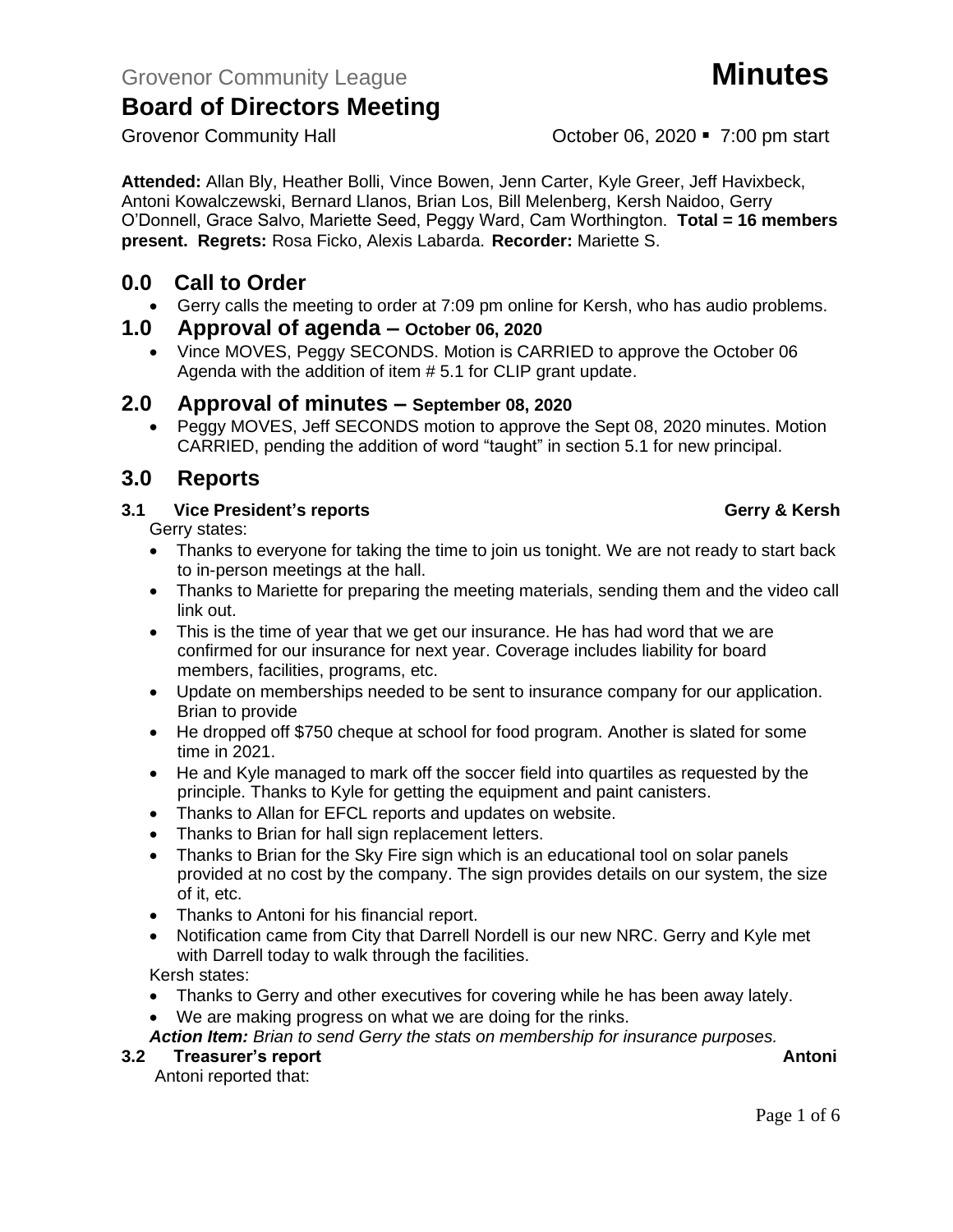- Accounts as of August 31:
	- General: \$ 94,135.62
	- Casino: \$ 25,448.25
- Of note for August:
	- Soccer reimbursements of \$934.44
	- He is working on the CLIP information for the report.
	- Back to regular for soccer expenses for September.

# **3.3** Civics report **Jeff Jeff**

Jeff reports:

- Not too much to report this month.
- One change is that the lots on 142 St. south of 101 Ave. are pending sale again. South of the Aldritt lot, between 2 back alleys on 142 Street. 10024 142 Street. A sale is potentially going through.
- A year ago they managed to get it rezoned as RA7. Retail on main floor and low-rise apartment building above – 14 to 14.5 metres.
- Waiting to see what the submitted building will be.

# **3.4 City of Edmonton Darrell**

Darrell sent a report:

- Darrell has over 20 years of experience as an NRC
- He is going to meet with people from City regarding the graffiti on the skate park.
- About the sidewalk from rec centre to city sidewalk, he mentioned protocols in place, approvals needed. He is sending information to Kyle to be done in spring.

# **4.0 Old business**

- **4.1** Programs and Social update; Social Skate Event **Heather / Grace** Heather had no report. Grace:
	- Asked our thoughts about Halloween? Are you sending your kids out for Halloween?
	- Mentioned a scavenger hunt idea she is mulling if people are willing to offer their yards. Send description of what is in front of your house.
	- Discussion ensues about sending kids out.

*Action item: Grace to send out email to board with details. Suggested she send out ask on Grovenor social media as well.* 

## **4.2 Sports update Rosa**

Rosa absent, but it is mentioned that:

• West soccer association is releasing community league soccer schedule on Oct 14. Along with advice and protocols for holding soccer matches, before during, and after.

## **4.3 Facilities status update (Hall & Rec Centre) Kyle**

Kyle reported that:

- Time for the ice rink is coming up. He joined the EFCL meeting on ice rinks. An open forum on ideas. About half the leagues are having ice but not opening their rink shacks.
- We will likely put benches outside and keep the rec centre closed.
- Took possession of the ice edger. Cost: \$2500.

## **4.4 Hall Rental update (Jazzercise & Yoga)**

• Yoga is not opening until Jan 2021. We are going to do a test with Jazzercise. There is a new contract with a Covid clause. Miriam is working on that.

# Grovenor Community Hall **Community Hall** Corober 06, 2020 **•** 7:00 pm start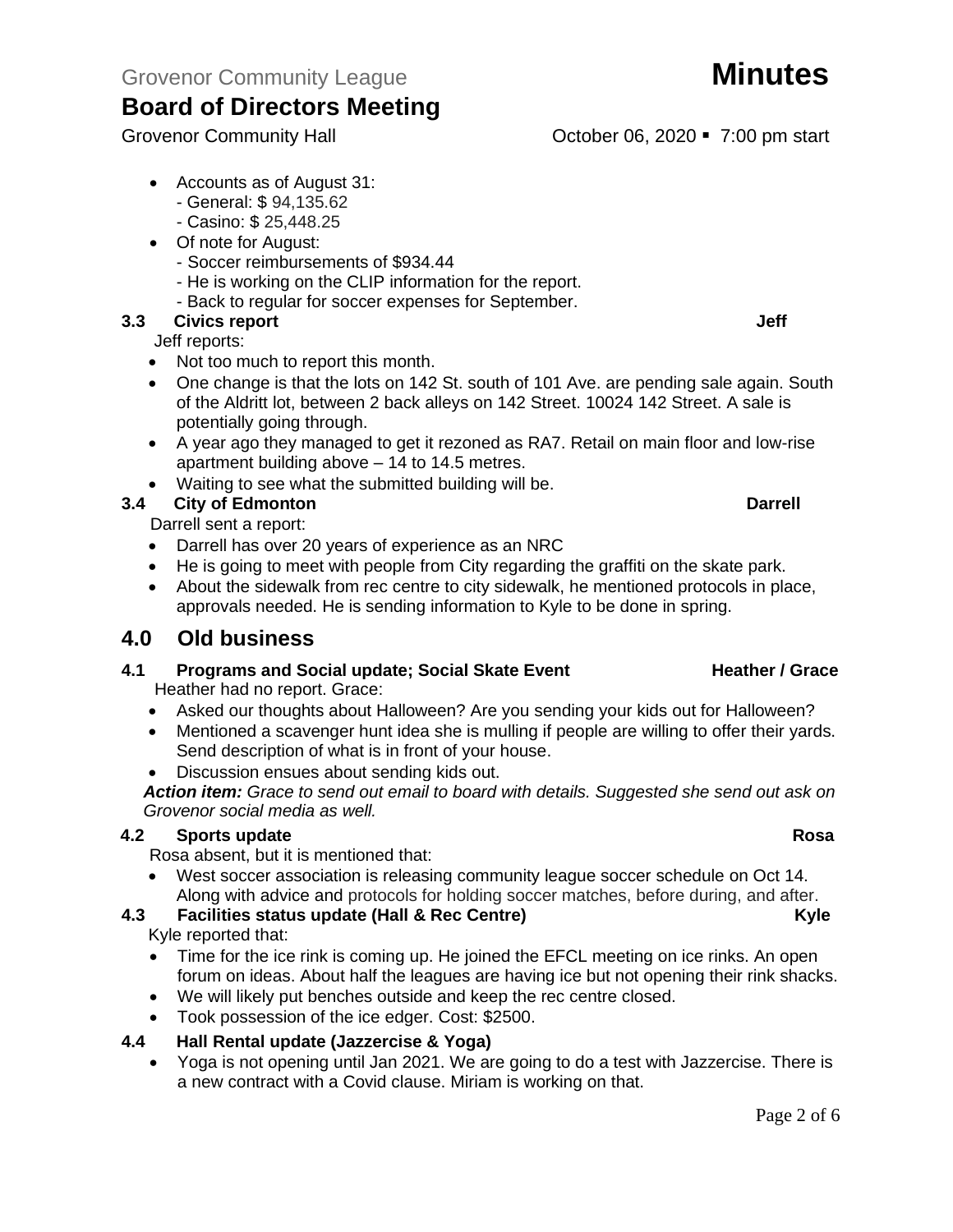• Will have to change the way potential renters rent the hall. Go back to paper forms.

*Action item: To have new rental agreement finalized.*

## **4.5 Webmaster update Allan**

Allan reported:

- He does website updates on Sundays.
- He will put some Government of Alberta Halloween tips on the website.
- *Action item: To post some COVID Halloween tips on the Grovenor website.*

## **4.6 Neighbourhood Watch update Cameron**

### Cameron stated:

- His team did meet in September. They did discuss things that are pending.
- They want to meet with Abundant Communities to see the interplay between our two groups. To create a neighbourly vibe.
- Aspects of their program could be incorporated into neighbour hood watch program.
- They may be able to come to the next neighbourhood watch meeting this week and we can bounce our ideas off them.
- Inventory done of Grovenor Neighbourhood watch signs. They are getting touched up.
- Over past few months, most Grovenor incidents are break & enter in garages/vehicles.

• Don't leave valuables visible. Stay safe. Call police to report incidents. *Action Item: Invite group to join neighbourhood watch meeting.*

### **4.7 Rental Policy update Heather Heather Heather Heather**

Heather reported that:

- Discussion ensues around what policy is in use.
- Suggested for now we follow EFCL and their recommendations and perhaps put Sterling on hold for time being.
- Desire is to keep contract simple.
- Then adapt what doesn't work from EFCL into what we do want from Sterling.
- We have to be fluid with the current situation.
- So, we will have a trial with Jazzercise and put Sterling work on hold for now.

# **4.8 Graffiti at Skateboard Park update Gerry**

### Gerry reported that:

- He discussed this already with Darrell, our new NRC.
- Darrell will provide information on what we should do once he takes it internally. Gerry took photos to submit.
- We are entitled to a \$750 grant for the cleanup. (It used to be \$500.)
- Darrell reaffirmed that we are not allowed to paint over.
- They found someone painting over one ramp, despite asking him not to.
- *Action item: Action will be taken on the graffiti once we hear back from Darrell.*

### **4.9 Membership drive update Brian**

Brian reported that:

- We only sold 3 memberships in house.
- He hasn't seen the updates from EFCL re online sales yet.
- He will get updates on website and social media to support Grovenor memberships. *Action Item: Brian to get info to Allan & Amelia for posting on website and social media. Action Item: Email Brian to arrange membership payments.*

Grovenor Community Hall **Community Hall** Corober 06, 2020 **•** 7:00 pm start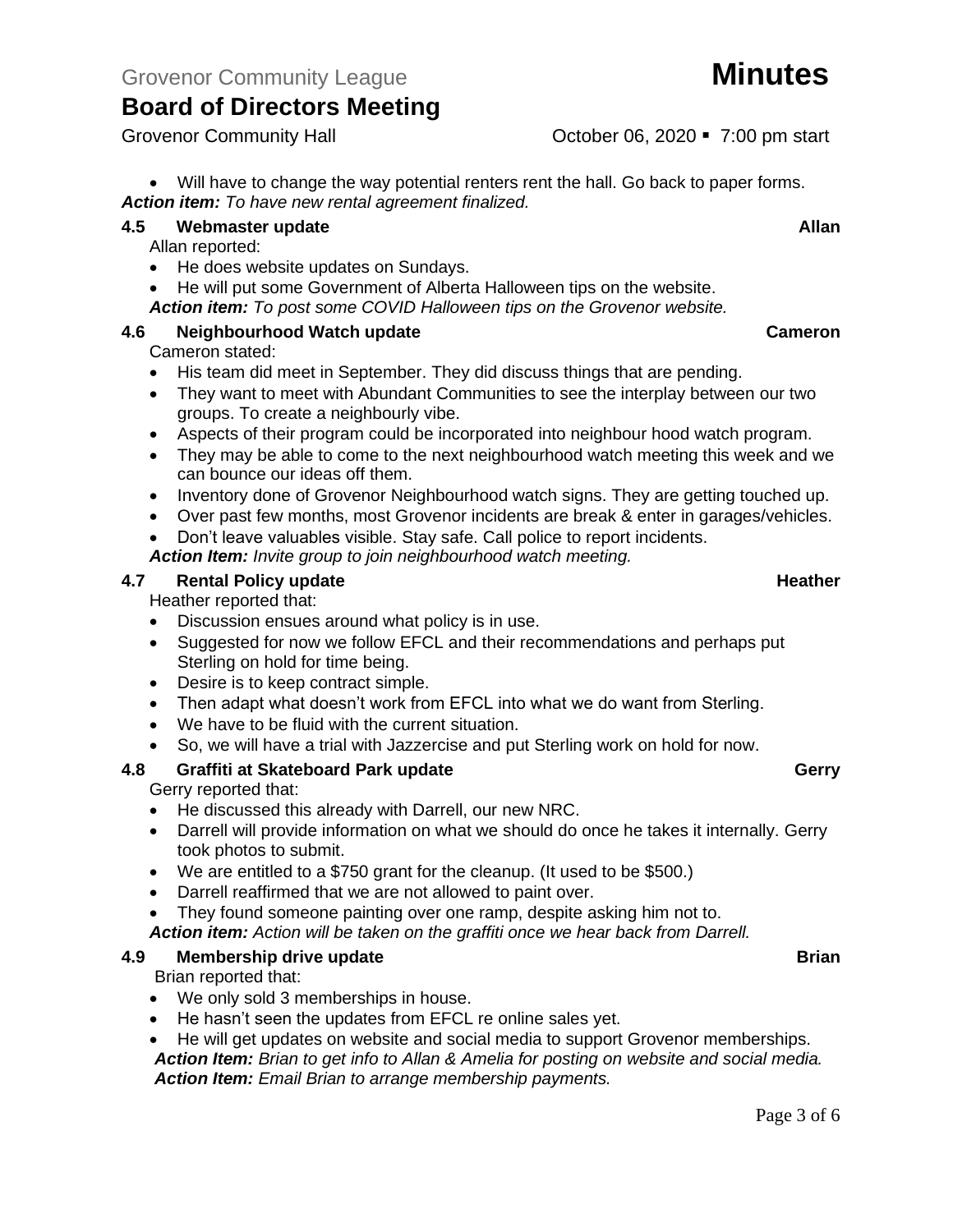### **4.10 Grovenor Casino 2021 update**

- Gerry reports Rosa did contact AGLC
- We are approved for our 2021 casino. There are many delayed casinos that will have to be caught up before we can have ours.
- Dates are not available at this time.
- Revenues and foot traffic at casinos are way down due to Covid.

#### **4.11 Other old business All**

x reported: n/a

## **5.0 New business**

#### **5.1 Clip Grant update Kersh**

Kersh reported that:

- Usually we reconcile 2 years after the grant application is submitted. So we are working on 2018.
- Last year we were delayed. We received an extension.
- Antoni is doing all the paperwork.
- We reconciled almost right to the dollar.
- To date we have taken the invoices all the way up to spring of 2020.
- What we have remaining that the league has to spend is \$3500. Not that we have to spend it, but we do have some funds.
- Next cycle starts in March 2021.
- *Action Item: To finalize the current reconciliations.*

### **5.2 Update provided on First Discoveries preschool** (additional item)

Heather mentions that:

• First Discoveries Preschool has closed so we are no longer with a preschool in Grovenor. Their board decided it was the best option for them. They were waiting for casino funds, which were delayed. COVID hurt them. They never reopened in the fall. They had moved to Fellowship Baptist Church across 107 avenue in McQueen last year when the school needed their space.

## **6.0 Action Items update (for items not yet covered)**

- Two versions of the dog sign were made available. Final version to be decided upon.
- The 142 St crosswalk, Kersh to follow up.
- Jeff's letter is still in progress.
- Cameras at rec centre have not changed. Hall cameras okay. More in depth analysis needed at rec centre.
- Rental contract is on hold.
- Deep cleaning of hall has been done.
- Acoustic panels are on hold.
- Clip grants will be done at the end of month.
- New electric power provider for CL is still in progress.
- Sierra Lane project is on hold for now. Jeff has reached out.
- Documentation on solar panels has been received and it is at the rink. Kyle to send digital copy to Allan.

Grovenor Community Hall **Community Hall** Cotober 06, 2020 • 7:00 pm start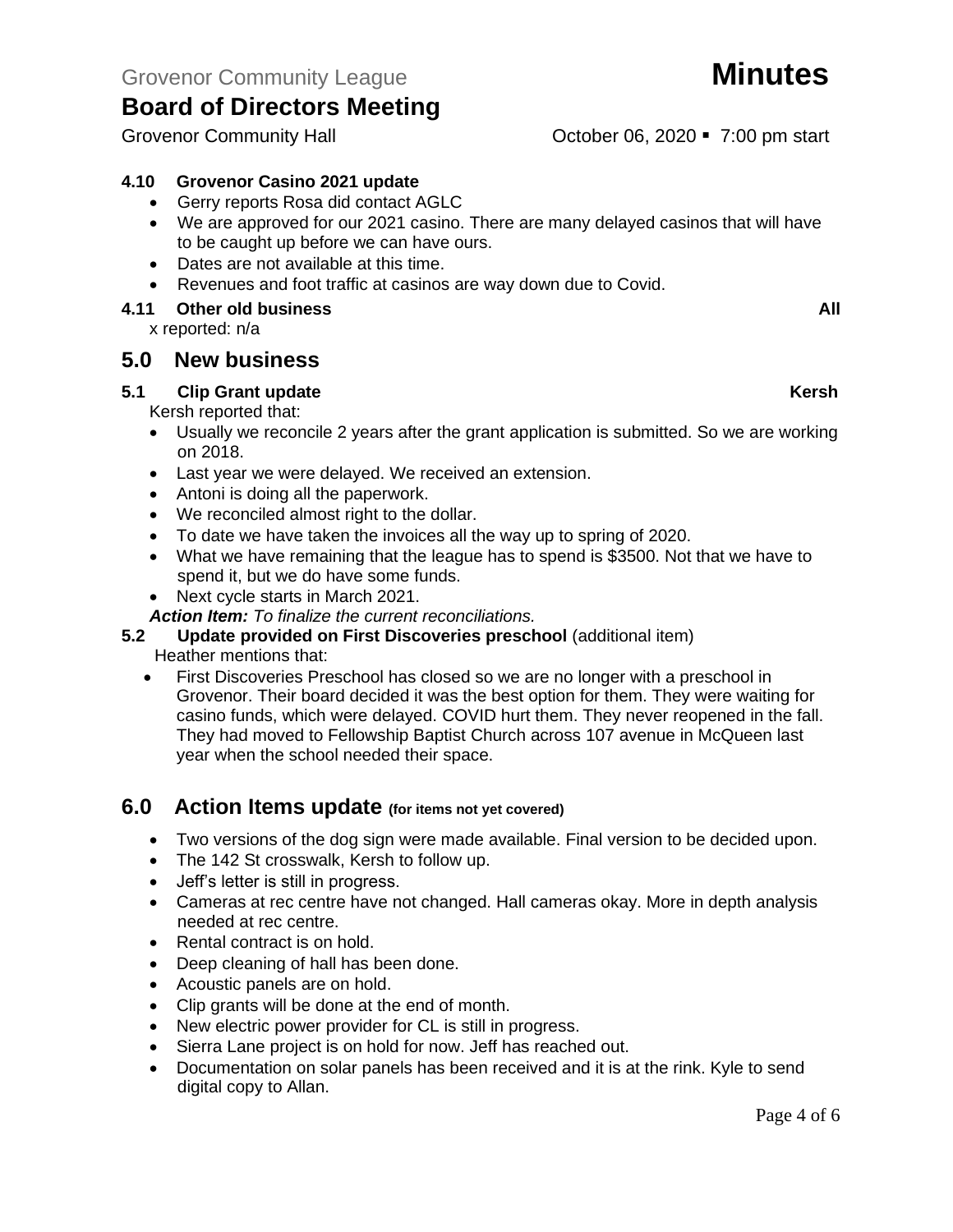- Sidewalk to be a spring 2021 project.
- Transportation subcommittee staying.

# **7.0 Next meeting – November 03, 2020 ▪ 7:00 pm Adjourned 8:25 pm**

\*Please see August Income Statement included below.